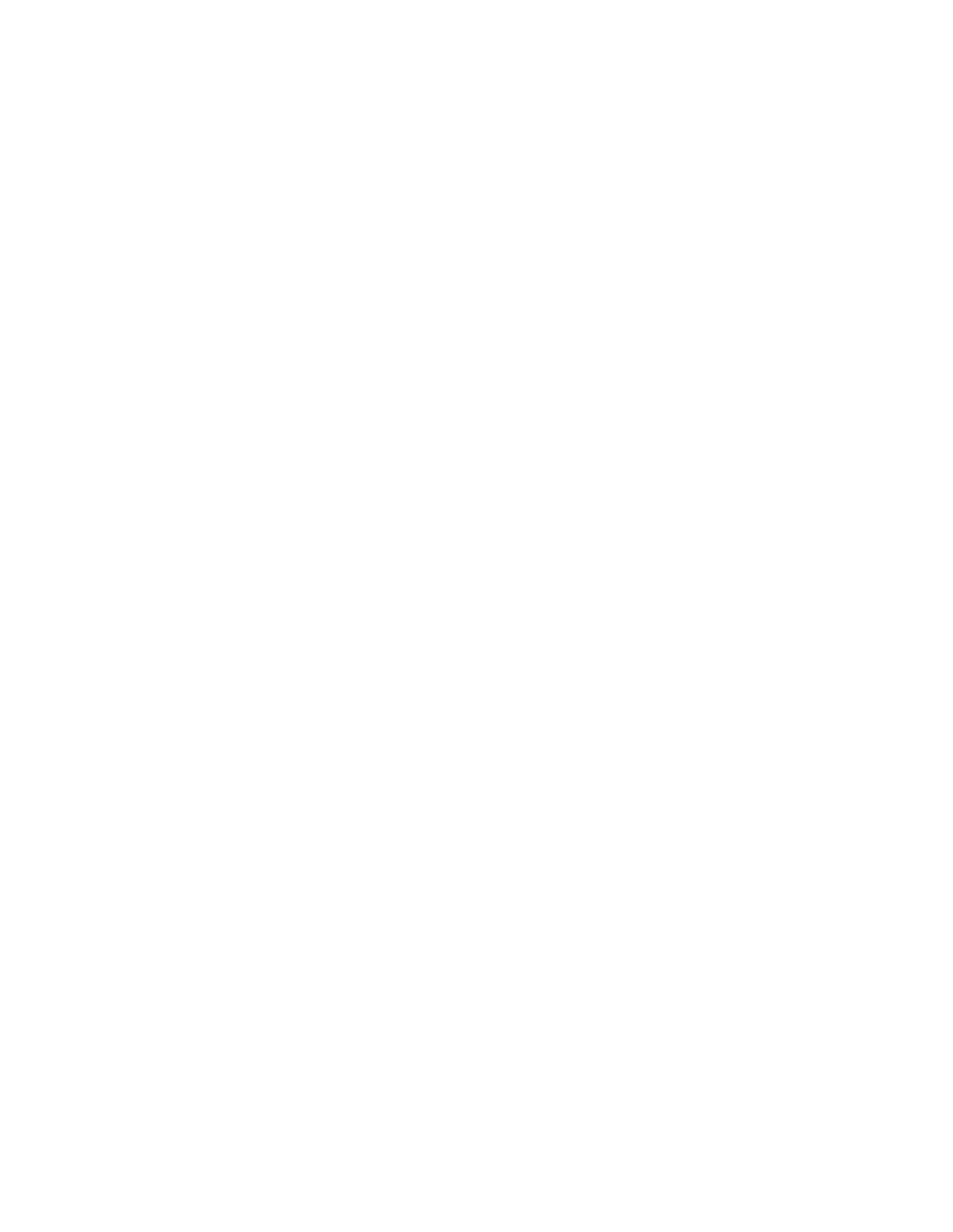| <b>Contents</b> |  |
|-----------------|--|
|                 |  |
|                 |  |
|                 |  |
|                 |  |
|                 |  |
|                 |  |
|                 |  |
|                 |  |
|                 |  |
|                 |  |
|                 |  |
|                 |  |
|                 |  |
|                 |  |
|                 |  |
|                 |  |
|                 |  |
|                 |  |
|                 |  |
|                 |  |
|                 |  |
|                 |  |
|                 |  |
|                 |  |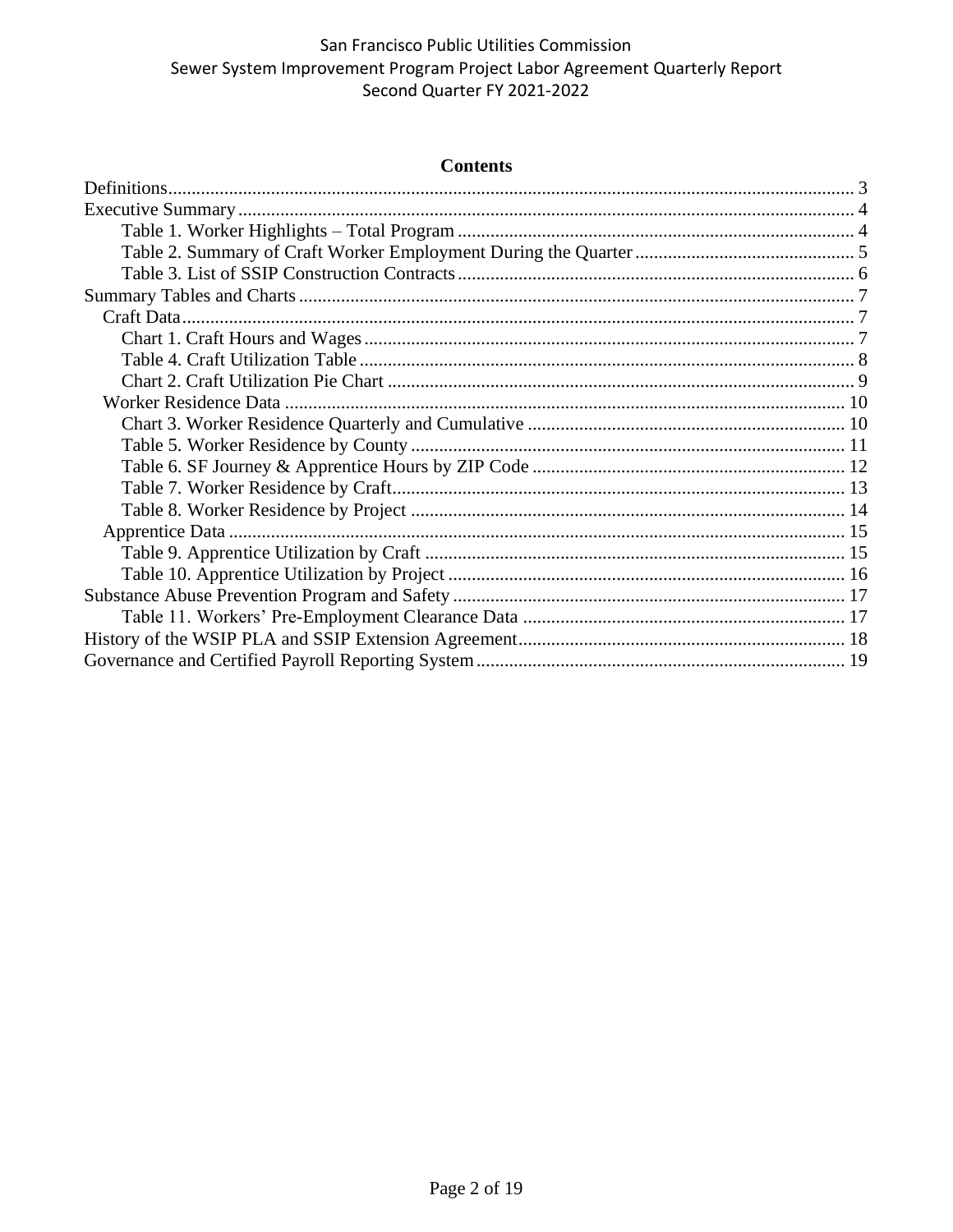# Definitions

<span id="page-2-0"></span>

| City                                              | City and County of San Francisco                                                                                                                                                                                                           |
|---------------------------------------------------|--------------------------------------------------------------------------------------------------------------------------------------------------------------------------------------------------------------------------------------------|
| <b>OEWD</b>                                       | The Office of Economic and Workforce Development for the City and County of<br>San Francisco                                                                                                                                               |
| <b>OSP</b>                                        | Oceanside Water Pollution Control Plant                                                                                                                                                                                                    |
| <b>Outside</b>                                    | All ZIP Codes where workers reside not within San Francisco or the San Francisco<br><b>Public Utilities Commission's Service Territory</b>                                                                                                 |
| <b>SEP</b>                                        | Southeast Water Pollution Control Plant                                                                                                                                                                                                    |
| <b>SFPUC</b>                                      | San Francisco Public Utilities Commission                                                                                                                                                                                                  |
| <b>SFPUC Regional</b><br><b>Service Territory</b> | 265 ZIP Codes (established in San Francisco Public Utilities Commission Local<br>Business Enterprise Program Appendix 1) where the San Francisco Public Utilities<br>Commission provides water delivery; excluding San Francisco ZIP Codes |
| <b>SSIP</b>                                       | Sewer System Improvement Program                                                                                                                                                                                                           |
| <b>WEPS</b>                                       | Workforce and Economic Programs Services Bureau                                                                                                                                                                                            |
| <b>WWE</b>                                        | <b>Wastewater Enterprise</b>                                                                                                                                                                                                               |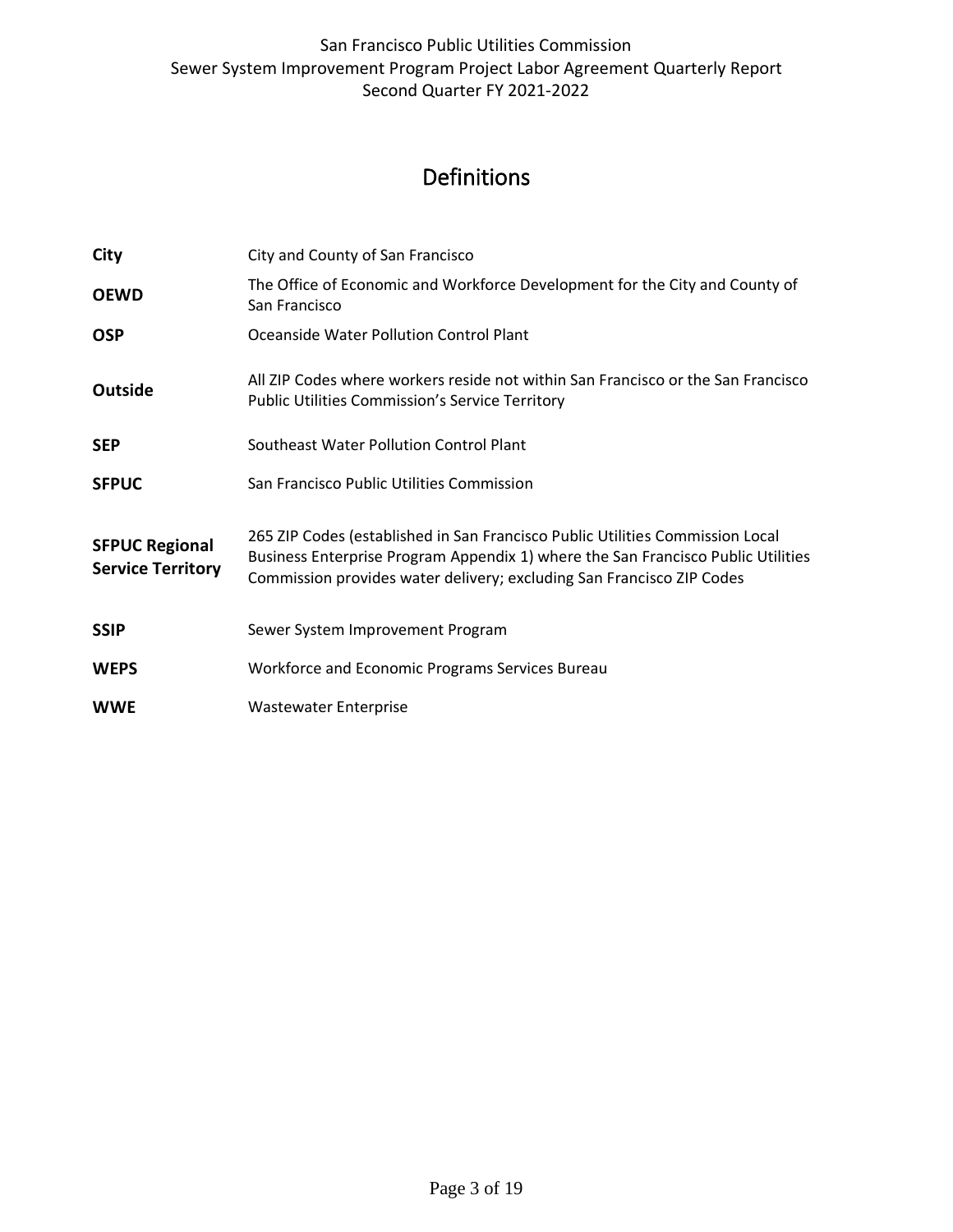## **Executive Summary**

#### <span id="page-3-0"></span>**Contracting and Employment Highlights – Program to Date:**

- Forty (40) construction contracts, with a combined value of \$1.674 billion, have been awarded.
- 1,734,785 total craft hours have been worked by 5,066 workers who earned \$129.3 million in wages and benefits.
- 1,356 San Francisco residents worked 605,845 hours (34.9%) and earned over \$42.2 million in wages and benefits, exceeding the City's Local Hiring requirement (20% to 30% on SSIP projects).
- 1,409 residents of the SFPUC's Regional Service Territory worked 369,419 hours (21.3%) and earned over \$27.4 million in wages and benefits.

#### <span id="page-3-1"></span>**Table 1. Worker Highlights – Total Program**

| <b>Region of</b>   | <b>Inception Through Dec 31, 2021</b> |                  |        |  |  |  |  |  |  |
|--------------------|---------------------------------------|------------------|--------|--|--|--|--|--|--|
| <b>Worker</b>      |                                       | Wages &          | Worker |  |  |  |  |  |  |
| Residence          | <b>Hours</b>                          | <b>Benefits</b>  | Count  |  |  |  |  |  |  |
| Outside            | 759,521                               | 59,577,624<br>\$ | 2,374  |  |  |  |  |  |  |
| San Francisco      | 605,845                               | 42,244,876       | 1,356  |  |  |  |  |  |  |
| Service Territory  | 369,419                               | 27,490,775<br>\$ | 1,409  |  |  |  |  |  |  |
| <b>Grand Total</b> | 1,734,785                             | \$129,313,276    | 5,066  |  |  |  |  |  |  |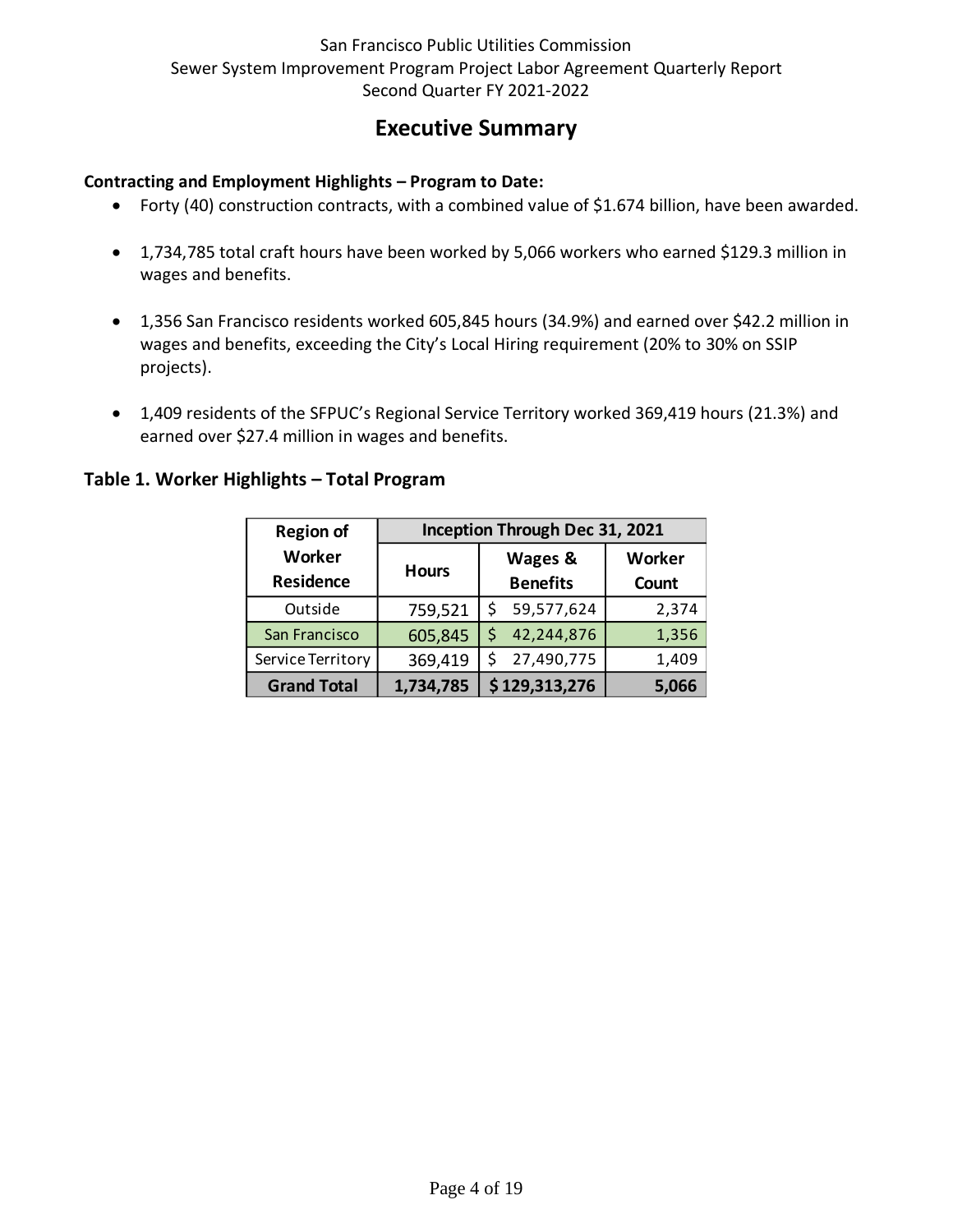#### **Contracting and Employment Highlights – During the Quarter:**

- No new SSIP contracts were awarded during the quarter.
- 745 construction workers worked 188,019 hours and earned more than \$14.7 million in wages and benefits.
- 246 San Francisco residents worked 67,087 hours and earned \$4.8 million in wages and benefits.
- 182 SFPUC Service Territory residents worked 38,191 hours and earned more than \$2.9 million in wages and benefits.

#### **Hours Wages & Benefits Worker Count** Outside | 82,741 | \$ 6,967,320 | 317 San Francisco | 67,087 | \$ 4,838,945 | 246 Service Territory | 38,191 | \$ 2,939,862 | 182 **Grand Total 188,019 \$ 14,746,127 745 Region of Worker Residence Three Months Ending December 30, 2021**

#### <span id="page-4-0"></span>**Table 2. Summary of Craft Worker Employment During the Quarter**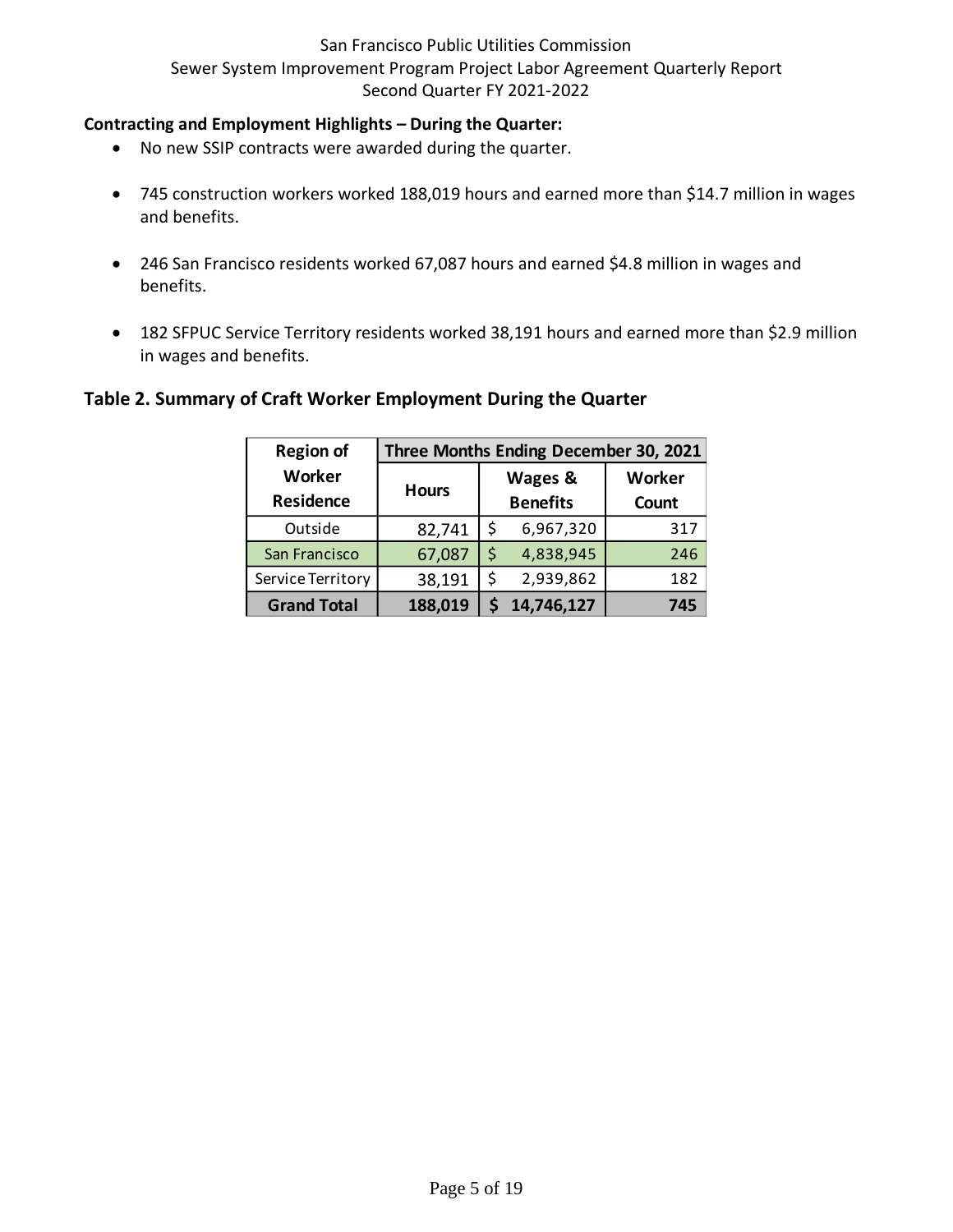### <span id="page-5-0"></span>**Table 3. List of SSIP Construction Contracts**

| Contract<br><b>Number</b> | Project                                                                                                  | Award<br><b>Date</b> | <b>Prime Contractor</b>             | <b>Original Contract</b><br>Award |
|---------------------------|----------------------------------------------------------------------------------------------------------|----------------------|-------------------------------------|-----------------------------------|
| WW-712                    | New Montgomery, Jessie, Minna, and Mission Street Brick Sewer<br>Rehabilitation                          | 5/11/21              | D'Arcy & Harty Construction, Inc.   | \$4,888,750                       |
| WW-711                    | Wawona Area Stormwater Improvement and Vicente Street Water<br>Main Replacement                          | 4/13/21              | KJ Woods Construction Inc           | \$29,132,100                      |
| <b>WW-645R</b>            | Westside Pump Station Reliability Improvements                                                           | 2/23/21              | Anvil Builders, Inc.                | \$48,328,300                      |
| <b>WW-685R</b>            | North Shore Pump Station, Wet Weather Improvements                                                       | 1/26/21              | Western Water Constructors          | \$26,010,000                      |
| WW-703                    | Mission Street, 16th to Cesar Chavez, Brick Sewer Rehabilitation                                         | 8/25/20              | Cratus, Inc.                        | \$6,337,350                       |
| <b>WW-662R</b>            | Southeast Water Pollution Control Plant Power Feed and Primary<br>Switchgear Upgrades                    | 7/28/20              | Blocka Construction, Inc.           | \$30,744,200                      |
| <b>WW-702R</b>            | Jackson, Griffith, and Pierce Streets Combined Sewer Discharge<br>Rehabilitation and Backflow Prevention | 7/14/20              | Trinet Construction, Inc.           | \$3,886,300                       |
| WW-694                    | Lincoln Way/48th Ave Diversion Structure Modification                                                    | 4/14/20              | Marinship Development Interest, LLC | \$967,980                         |
| WW-696                    | Cargo Way Flush Line                                                                                     | 2/25/20              | JMB Construction, Inc.              | \$4,486,280                       |
| WW-687                    | Force Main Improvements at Embarcadero and Jackson                                                       | 1/14/20              | Anvil Builders Inc.                 | \$5,986,222                       |
| WW-691                    | Sunset Boulevard Greenway -- Phase II Irving Street                                                      | 7/23/19              | Minerca Construction, Inc.          | \$2,572,351                       |
| WW-665                    | SEP 042 Rehabilitation And Seismic Retrofit                                                              | 6/25/19              | Western Water Constructors, Inc.    | \$9,079,210                       |
| <b>WW-683R</b>            | Sansome and Division Streets Combined Sewer Discharge Rehab                                              | 5/14/19              | Trinet Construction Inc             | \$4,907,090                       |
| <b>WW-682R</b>            | Southeast Community Center at 1550 Evans                                                                 | 1/22/19              | Charles Pankow Builders, Inc.       | \$71,181,251                      |
| <b>WW-627R</b>            | <b>Baker Beach Green Streets</b>                                                                         | 9/25/18              | Minerva Construction                | \$7,122,000                       |
| WW-667                    | Mariposa Dry-Weather Pump Station                                                                        | 9/11/18              | Western Water Constructors, Inc.    | \$17,031,000                      |
| WW-639                    | OSP Digester Gas Utilization Upgrades                                                                    | 8/28/18              | Monterey Mechanical                 | \$38,449,000                      |
| <b>WW-674R</b>            | Geary Boulevard Sewer and Water Improvements                                                             | 8/28/18              | JMB Construction, Inc.              | \$16,246,547                      |
| WW-659                    | Greenhouse Demolition at 1150 Phelps Street/1800 Oakdale Avenue                                          | 2/27/18              | Azul Works, Inc.                    | \$1,638,000                       |
| <b>WW-657R</b>            | Drumm & Jackson Streets Sewer Improvements                                                               | 1/9/18               | Anvil Builders Inc.                 | \$5,240,900                       |
| WW-658                    | As-Needed Sewer Cleaning and Inspection of Large Sewers                                                  | 8/8/17               | Pipe and Plant Solutions            | \$2,694,000                       |
| WW-651                    | Griffith Pump Station Improvements                                                                       | 7/11/17              | Western Water Constructors, Inc.    | \$10,941,000                      |
| <b>WW-599R</b>            | SEP Cryogenic Oxygen Plant                                                                               | 6/13/17              | <b>Cal State Constructors</b>       | \$6,547,000                       |
| <b>WW-647R</b>            | SEP Biosolids Digester Facilities                                                                        | 5/9/17               | MWH Constructors/Webcor Builders JV | \$932,715,777                     |
| <b>WW-610R</b>            | Visitacion Valley Green Nodes                                                                            | 2/28/17              | Minerva Construction                | \$3,483,944                       |
| WW-653                    | Marin Street Sewer Replacement                                                                           | 2/28/17              | Ranger Pipelines, Inc.              | \$4,860,250                       |
| WW-614R2                  | North Point Outfall Rehabilitation                                                                       | 1/10/17              | The Dutra Group                     | \$12,485,980                      |
| WW-632                    | SEP Existing Digester Gas Handling Improvements                                                          | 1/10/17              | Monterey Mechanical Company         | \$9,536,000                       |
| DB-126                    | WWE Distributed Control System Upgrades                                                                  | 12/13/16             | Emerson Process Management          | \$20,425,000                      |
| WW-606R2                  | OSP Door and Building 930 Exterior Awning Improvements                                                   | 12/13/16             | Trinet Construction, Inc.           | \$4,049,000                       |
| WW-628                    | SEP New Headworks Facility                                                                               | 5/24/16              | Sundt/Walsh JV                      | \$224,652,224                     |
| WW-570                    | OSP and Westside Pump Station HVAC Upgrades                                                              | 5/10/16              | Blocka Construction, Inc.           | \$6,138,000                       |
| WW-613                    | SEP Building 521/522 and Disinfection Upgrades                                                           | 1/26/16              | Western Water Constructors, Inc.    | \$25,750,000                      |
| WW-626                    | SEP Primary and Secondary Clarifier Upgrades                                                             | 1/12/16              | Monterey Mechanical Company         | \$23,588,000                      |
| <b>WW-605R</b>            | Mission and Valencia Streets Green Gateway                                                               | 11/10/15             | <b>Anvil Builders</b>               | \$2,949,013                       |
| <b>WW-609R</b>            | Holloway Green Street Stormwater Improvements                                                            | 9/22/15              | M Squared Construction, Inc.        | \$5,591,892                       |
| <b>WW-572R</b>            | Westside Pump Station Discharge Pipe Manifold Upgrade                                                    | 6/24/14              | Cal State Constructors              | \$4,145,047                       |
| WW-556                    | SEP Chemical System Relocation and Facility Upgrades                                                     | 1/28/14              | NTK Construction, Inc.              | \$14,025,000                      |
| WW-541                    | SEP Oxygen Generation Plant Replacement                                                                  | 12/11/12             | NTK Construction, Inc.              | \$9,476,360                       |
| <b>WW-483RR</b>           | N. Shore to Channel Force Main Improvements                                                              | 4/24/12              | K.J. Woods Construction, Inc.       | \$15,488,000                      |
|                           |                                                                                                          |                      |                                     | 40 Projects \$1,673,776,318       |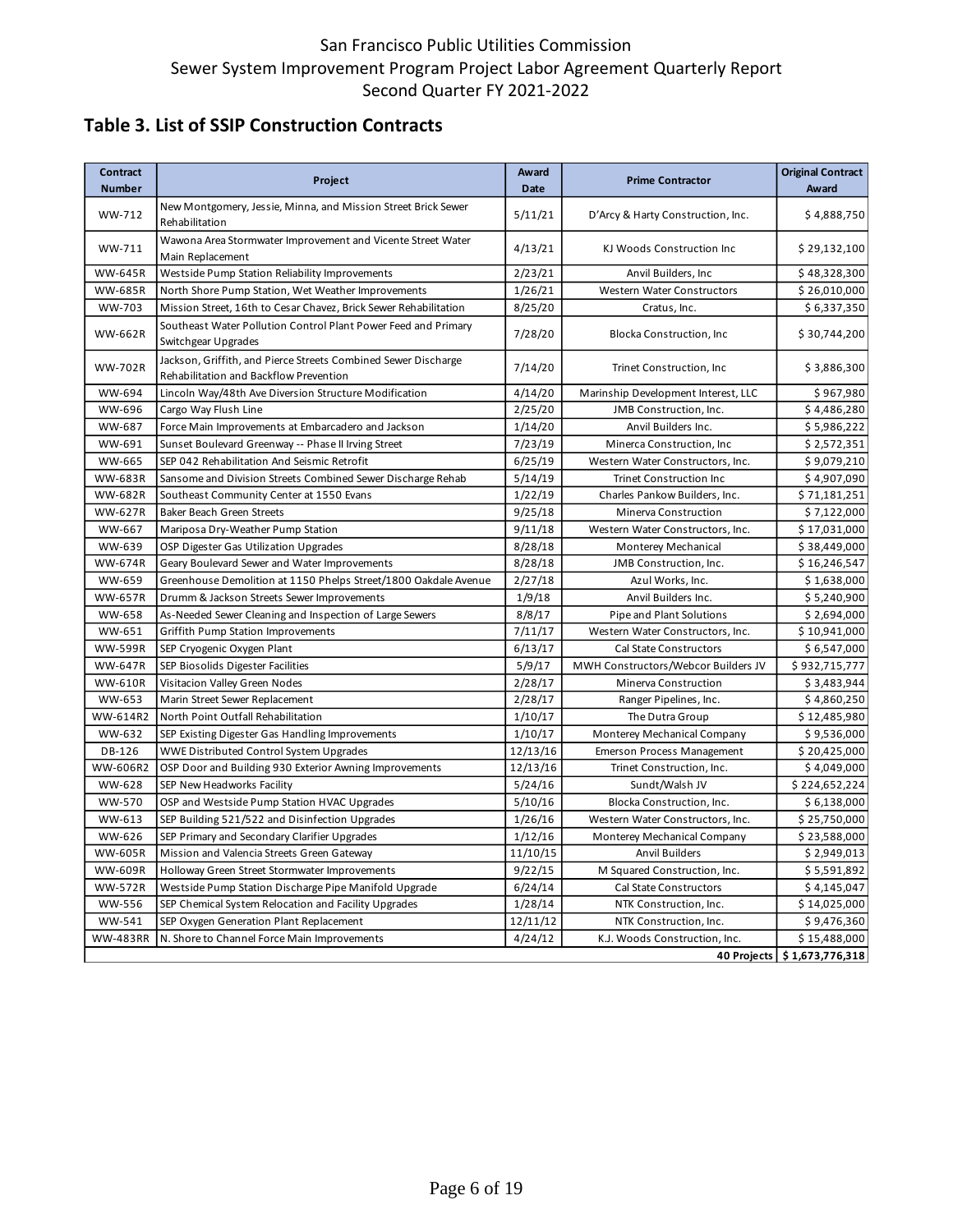## **Summary Tables and Charts**

#### **Craft Data**

During the quarter, construction workers worked 188,019 hours and earned more than \$14.7  $\bullet$ million in wages and benefits.



#### **Chart 1. Craft Hours and Wages**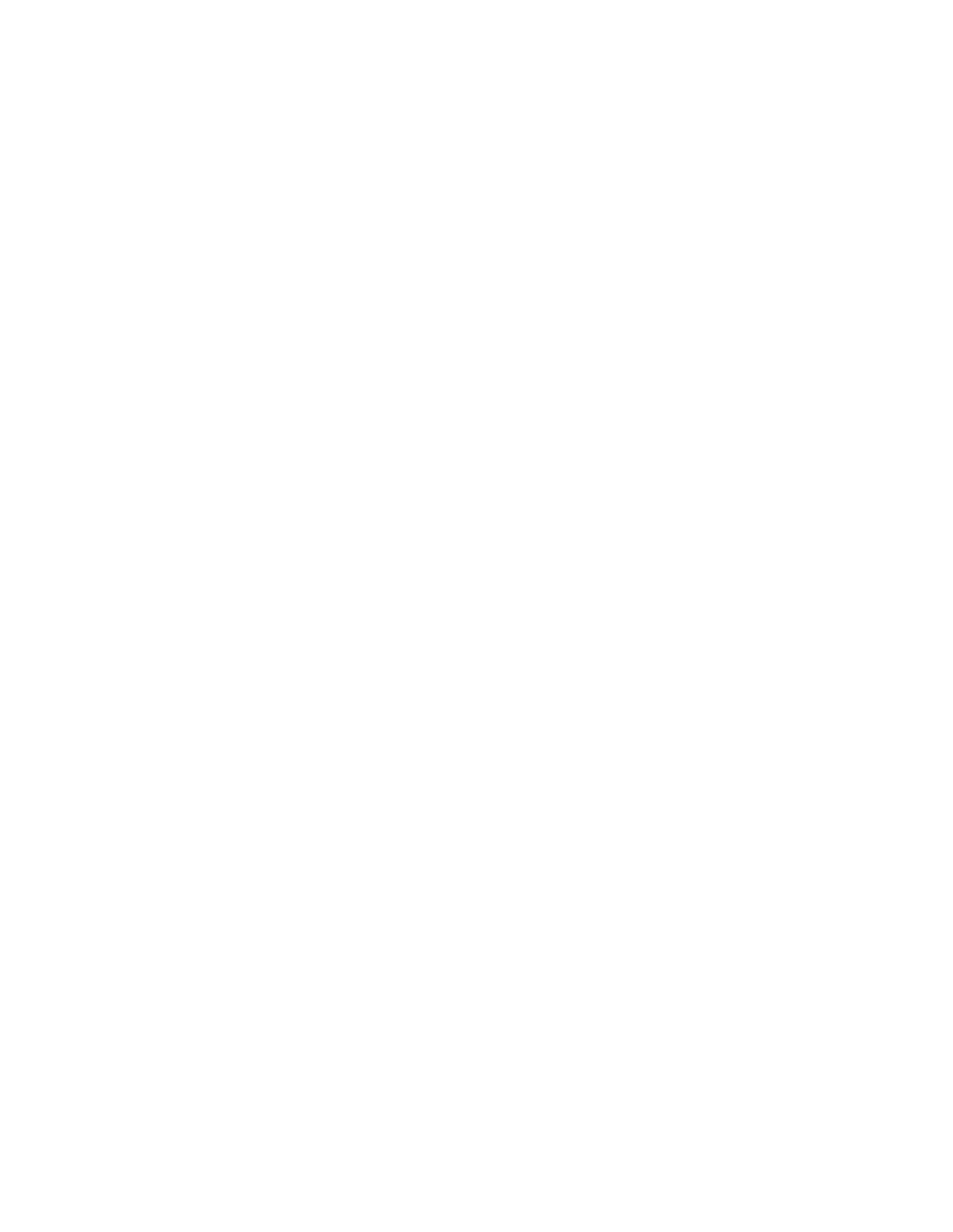#### <span id="page-11-0"></span>San Francisco Public Utilities Commission

#### Sewer System Improvement Program Project Labor Agreement Quarterly Report Second Quarter FY 2021-2022

The table below represents 30 San Francisco ZIP Codes as identified in LCPtracker, Inc., through the reporting period.

- San Francisco residents worked by 605,845 total hours on SSIP.
- Workers living in the Southeast sector of the city in ZIP Codes 94124 (Bayview Hunters Point) and 94134 (Visitacion Valley, Portola), have worked 203,214 hours.
- Apprentices living in 94124 have worked nearly a third (28.5%) of all San Francisco's 127,524 apprentice hours.

#### **Table 6. SF Journey & Apprentice Hours by ZIP Code**

| <b>Zip Code</b>    | Neighborhoods                                                            | Apprentice<br><b>Hours</b> | Journey<br><b>Hours</b> | <b>Total Hours</b> | Worker<br>Count<br>(Not<br>Unique) |
|--------------------|--------------------------------------------------------------------------|----------------------------|-------------------------|--------------------|------------------------------------|
| 94124              | <b>Bayview Hunters Point</b>                                             | 36,340                     | 124,127                 | 160,467            | 348                                |
| 94112              | Outer Mission, Crocker-Amazon,<br>Oceanview, Westwood Park               | 7,524                      | 82,152                  | 89,676             | 179                                |
| 94110              | Mission, Bernal Heights                                                  | 13,024                     | 51,054                  | 64,077             | 156                                |
| 94134              | Visitacion Valley, Portola                                               | 7,981                      | 34,766                  | 42,747             | 105                                |
| 94132              | Lake Merced, Merced Heights,<br>San Francisco State                      | 5,457                      | 24,439                  | 29,896             | 58                                 |
| 94115              | Pac Heights, Lower Pac Heights, Western<br>Addition, Fillmore, Japantown | 13,990                     | 13,002                  | 26,992             | 39                                 |
| 94116              | Sunset District, West Portal, Forest Hill                                | 5,479                      | 21,357                  | 26,836             | 61                                 |
| 94122              | Inner Sunset, Outer Sunset                                               | 7,895                      | 16,054                  | 23,949             | 65                                 |
| 94121              | Outer Richmond                                                           | 6,740                      | 14,399                  | 21,139             | 44                                 |
| 94103              | SOMA                                                                     | 1,377                      | 15,505                  | 16,882             | 44                                 |
| 94102              | Hayes Valley, Civic Center, Tenderloin                                   | 3,135                      | 13,657                  | 16,792             | 33                                 |
| 94117              | Haight-Ashbury, Lower Haight,<br>Cole Valley, NOPA                       | 3,507                      | 10,485                  | 13,991             | 25                                 |
| 94118              | Inner Richmond                                                           | 1,054                      | 11,108                  | 12,162             | 25                                 |
| 94107              | SOMA, Dog Patch, Protrero Hill                                           | 4,337                      | 7,605                   | 11,942             | 49                                 |
| 94109              | Cathedral Hill, Tenderloin, Nob Hill,<br>Russian Hill, Fort Mason        | 533                        | 8,933                   | 9,465              | 23                                 |
| 94133              | Chinatown, Telegraph Hill,<br>North Beach, Fisherman's Wharf             | 866                        | 7,545                   | 8,410              | 16                                 |
| 94130              | Treasure Island                                                          | 3,204                      | 4,696                   | 7,899              | 11                                 |
| 94131              | Forest Knolls, Twin Peaks,<br>Diamond Heights, Glen Park                 | 545                        | 5,401                   | 5,946              | 28                                 |
| 94114              | Castro, Noe Valley                                                       | 1,219                      | 3,180                   | 4,399              | 11                                 |
| 94127              | Balboa Terrace, St. Francis Wood, West Portal                            | 1,288                      | 1,505                   | 2,792              | 13                                 |
| 94142              | Tenderloin                                                               |                            | 1,937                   | 1,937              | $\overline{2}$                     |
| 94158              | <b>Mission Bay</b>                                                       | 48                         | 1,679                   | 1,727              | 3                                  |
| 94108              | Chinatown, Union Square                                                  | 350                        | 835                     | 1,185              | 7                                  |
| 94105              | SOMA, Embarcadero                                                        | 675                        | 500                     | 1,174              | 5                                  |
| 94188              | P.O Box                                                                  | 232                        | 931                     | 1,163              | 9                                  |
| 94104              | <b>Financial District</b>                                                | 554                        | 456                     | 1,010              | 3                                  |
| 94120              | SOMA                                                                     | 176                        | 291                     | 467                | 3                                  |
| 94123              | Marina, Cow Hollow                                                       |                            | 424                     | 424                | 3                                  |
| 94119              | P.O Box                                                                  |                            | 156                     | 156                | $\mathbf{1}$                       |
| 94140              | P.O Box                                                                  |                            | 147                     | 147                | $\mathbf{1}$                       |
| <b>Grand Total</b> |                                                                          | 127,524                    | 478,320                 | 605,845            | 1,356                              |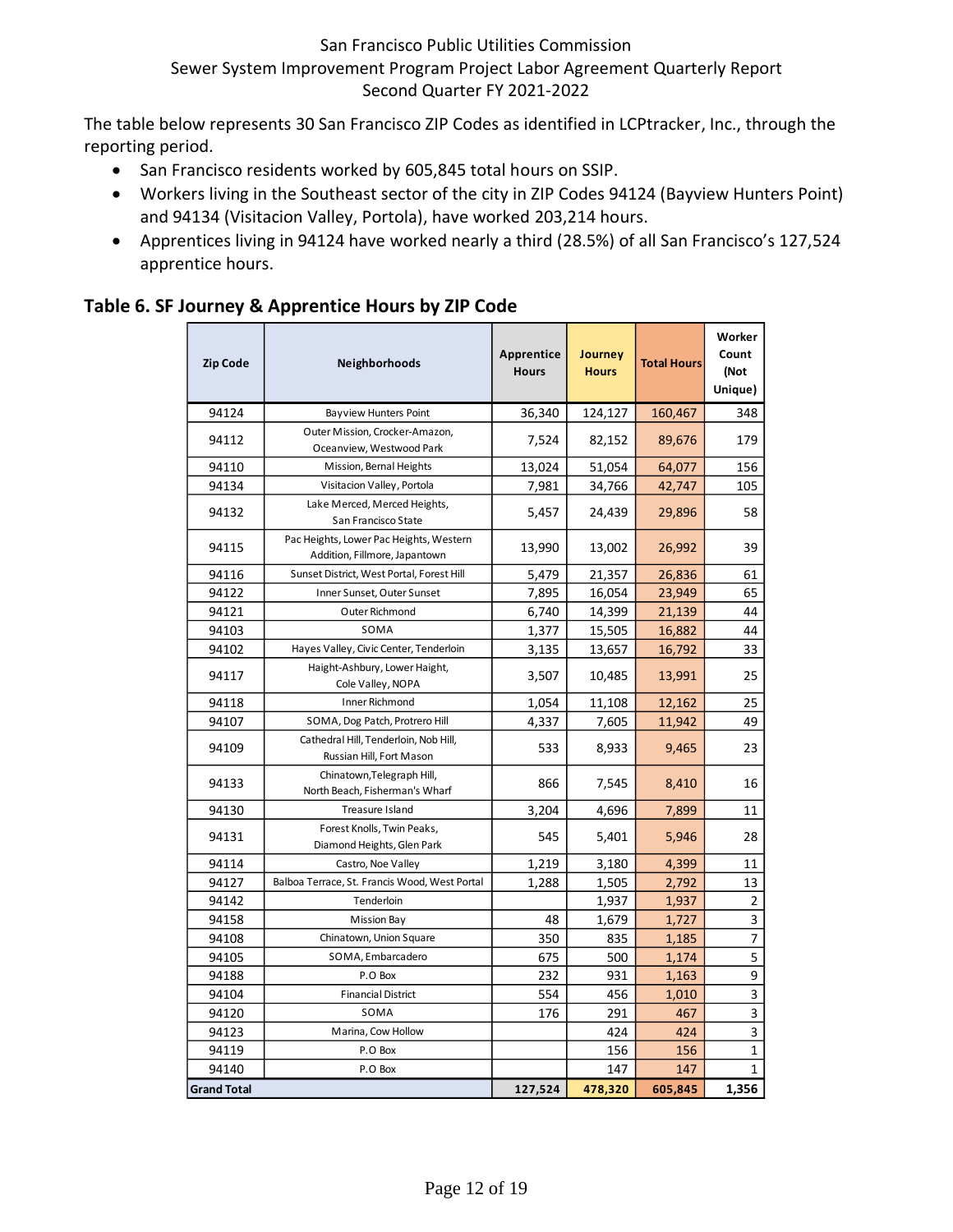- <span id="page-12-0"></span>• Laborers living in San Francisco have worked more than half (**52.7%**) of San Francisco's 605,845 total hours.
- San Francisco apprentice Laborers have worked nearly half (**47.1%**) of the 127,524 hours worked by San Francisco apprentices.

| Table 7. Worker Residence by Craft |  |  |  |                  |  |
|------------------------------------|--|--|--|------------------|--|
|                                    |  |  |  | All Workers - De |  |
|                                    |  |  |  |                  |  |

|                                                         |         |                       | All Workers - December 31, 2021        |                       |         |                    |                                  |                                                         |
|---------------------------------------------------------|---------|-----------------------|----------------------------------------|-----------------------|---------|--------------------|----------------------------------|---------------------------------------------------------|
| <b>All Workers</b>                                      | Laborer | Operating<br>Engineer | Carpenter                              | Electrician           | Painter | <b>Iron Worker</b> | <b>All Others</b><br>(28 Crafts) | <b>SSIP All</b><br><b>Hours Grand</b><br><b>Total</b>   |
| <b>Total Hours</b>                                      | 794,991 | 312,243               | 175,707                                | 133,073               | 54,590  | 47,513             | 216,669                          | 1,734,785                                               |
| <b>Craft Total % of SSIP Total</b>                      | 45.8%   | 18.0%                 | 10.1%                                  | 7.7%                  | 3.1%    | 2.7%               | 12.5%                            |                                                         |
| <b>SF Hours</b>                                         | 319,397 | 96,890                | 58,611                                 | 48,523                | 9,962   | 10,993             | 61,470                           |                                                         |
| <b>SF Craft % of Total SF Hours</b>                     | 52.7%   | 16.0%                 | 9.7%                                   | 8.0%                  | 1.6%    | 1.8%               | 10.1%                            | 605,845                                                 |
| <b>Regional Service Territory</b><br><b>Hours</b>       | 163,295 | 82,825                | 21,978                                 | 22,521                | 6,697   | 15,137             | 56,967                           | 369,419                                                 |
| % Rgnl Serv Trt Hrs of Total Rgnl<br><b>Srv Trt Hrs</b> | 44.2%   | 22.4%                 | 5.9%                                   | 6.1%                  | 1.8%    | 4.1%               | 15.4%                            |                                                         |
|                                                         |         |                       |                                        |                       |         |                    |                                  |                                                         |
|                                                         |         |                       | Apprentice Workers - December 31, 2021 |                       |         |                    |                                  |                                                         |
| <b>Apprentice Workers</b>                               | Laborer | Carpenter             | Electrician                            | Operating<br>Engineer | Painter | <b>Iron Worker</b> | <b>All Others</b><br>(23 Crafts) | <b>SSIP</b><br><b>Apprentices</b><br><b>Grand Total</b> |
| <b>Total Hours</b>                                      | 76,668  | 32,221                | 23,667                                 | 19,771                | 12,429  | 10,630             | 33,882                           |                                                         |
| <b>Craft Tota % of SSIP Total</b>                       | 37.0%   | 15.5%                 | 11.4%                                  | 9.5%                  | 6.0%    | 5.1%               | 16.3%                            | 207,248                                                 |
| <b>SF Hours</b>                                         | 60,114  | 13,109                | 17,369                                 | 16,333                | 3,680   | 3,847              | 13,072                           |                                                         |
| <b>SF Craft % of Total SF Hours</b>                     | 47.1%   | 10.3%                 | 13.6%                                  | 12.8%                 | 2.9%    | 3.0%               | 10.3%                            | 127,524                                                 |
| <b>Regional Service Territory</b><br><b>Hours</b>       | 4,562   | 4,599                 | 2,394                                  | 2,248                 | 681     | 1,317              | 12,796                           | 28,596                                                  |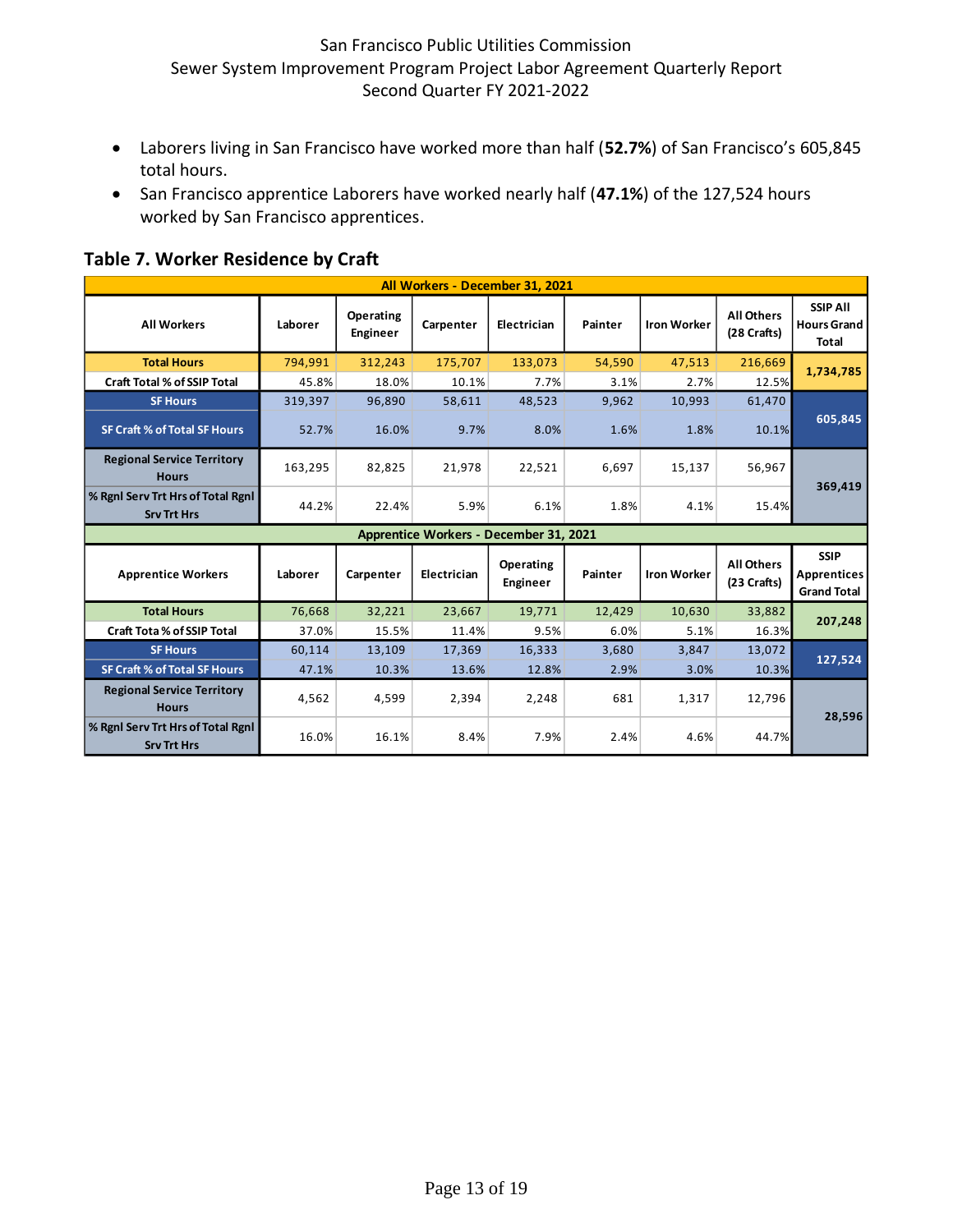- The overall participation rate of San Francisco workers on SSIP projects is currently **34.9%.**
- WW-711 Wawona Area Stormwater Improvement and Vincente Water Main Replacement has the highest local worker participation to date on SSIP, with workers living in San Francisco having worked **98.6%** of the project's total hours.

#### <span id="page-13-0"></span>**Table 8. Worker Residence by Project**

Sorted by percentage of San Francisco hours as a percentage of the project's total hours.

|                                                                                                                             | Hours             |                         | % of Total Project Hours           |                     |                |                         |                                    |
|-----------------------------------------------------------------------------------------------------------------------------|-------------------|-------------------------|------------------------------------|---------------------|----------------|-------------------------|------------------------------------|
| Project                                                                                                                     | Outside           | San<br><b>Francisco</b> | <b>Service</b><br><b>Territory</b> | <b>Grand Total</b>  | Outside        | San<br><b>Francisco</b> | <b>Service</b><br><b>Territory</b> |
| WW-711 Wawona Area Stormwater Improvement and Vicente Street<br>Water Main Replacement                                      | 32                | 8,841                   | 94                                 | 8,967               | 0.4%           | 98.6%                   | 1.0%                               |
| WW-541 Southeast Water Pollution Control Plant Oxygen Generation<br>Plant Replacement                                       | 2,225             | 8,580                   | 705                                | 11,509              | 19.3%          | 74.5%                   | 6.1%                               |
| WW-683R Sansome, 5th, 6th (North), and Division Streets Combined<br>Sewer Discharge Rehabilitation and Backflow Prevention  | 5,647             | 8,906                   | 432                                | 14,985              | 37.7%          | 59.4%                   | 2.9%                               |
| WW-572R Westside Pump Station Discharge Pipe Manifold                                                                       | 3,378             | 5,410                   | 495                                | 9,282               | 36.4%          | 58.3%                   | 5.3%                               |
| WW-691 Sunset Boulevard Greenway -- Phase II Irving Street to Ulloa<br>Street                                               | 1,398             | 3,357                   | 1,740                              | 6,494               | 21.5%          | 51.7%                   | 26.8%                              |
| WW-702R Jackson, Griffith, and Pierce Streets Combined Sewer Discharge                                                      |                   |                         |                                    |                     |                |                         |                                    |
| Rehabilitation and Backflow Prevention                                                                                      | 4,228             | 4,344                   | 48                                 | 8,620               | 49.1%          | 50.4%                   | 0.6%                               |
| WW-653 Marin Street Sewer Replacement                                                                                       | 3,967             | 5,949                   | 2,858                              | 12,774              | 31.1%          | 46.6%                   | 22.4%                              |
| WW-609R Holloway Green Street Stormwater Improvements                                                                       | 8,395             | 10,210                  | 3,781                              | 22,385              | 37.5%          | 45.6%                   | 16.9%                              |
| WW-606R2 Oceanside Water Pollution Control Plant Door and Building 930<br><b>Exterior and Awning Improvements</b>           | 2,307             | 3,044                   | 1,667                              | 7,017               | 32.9%          | 43.4%                   | 23.7%                              |
| WW-703 Mission Street, 16th to Cesar Chavez, Brick Sewer Rehabilitation                                                     | 5,192             | 5,665                   | 2,278                              | 13,135              | 39.5%          | 43.1%                   | 17.3%                              |
| WW-696 Cargo Way Flush Line<br>WW-712 New Montgomery, Jessie, Minna, and Mission Streets Brick                              | 3,510             | 4,048                   | 2,272                              | 9,829               | 35.7%          | 41.2%                   | 23.1%                              |
| Sewer Rehabilitation<br>WW-687 Force Main Rehabilitation at Embarcadero and Jackson                                         | 188<br>5,670      | 129<br>5,929            | 3,275                              | 317<br>14,874       | 59.3%<br>38.1% | 40.7%<br>39.9%          | 0.0%                               |
| WW-556 Southeast Water Pollution Control Plant Chemical System                                                              |                   |                         |                                    |                     |                |                         | 22.0%                              |
| Relocation and Facility Upgrades<br>WW-483RR North Shore to Channel Force Main Improvement and                              | 21.053            | 15,536                  | 2,724                              | 39,313              | 53.6%          | 39.5%                   | 6.9%                               |
| Pavement Renovation                                                                                                         | 38,197            | 41,603                  | 25,882                             | 105,681             | 36.1%          | 39.4%                   | 24.5%                              |
| WW-627R Baker Beach Green Streets                                                                                           | 11,630            | 9,993                   | 4,579                              | 26,202              | 44.4%          | 38.1%                   | 17.5%                              |
| WW-674R Geary Boulevard Sewer and Water Improvements                                                                        | 9,699             | 15,264                  | 15,281                             | 40,243              | 24.1%          | 37.9%                   | 38.0%                              |
| WW-628 Southeast Water Pollution Control Plant New Headworks Facility                                                       | 196,867           | 173,935                 | 88,992                             | 459,794             | 42.8%          | 37.8%                   | 19.4%                              |
| WW-667 Mariposa Dry-Weather Pump Station                                                                                    | 17,366            | 11,380                  | 3,085                              | 31,831              | 54.6%          | 35.8%                   | 9.7%                               |
| WW-671(I) Fillmore and Haight Street Intersection, AWSS, Pavement, and<br>Sewer Replacement                                 | 1,377             | 870                     | 251                                | 2,497               | 55.1%          | 34.8%                   | 10.1%                              |
| WW-610R Visitacion Valley Green Nodes, Rutland Street Sewer, and                                                            |                   |                         |                                    |                     |                |                         |                                    |
| Sunnydale Pavement Improvements                                                                                             | 7,060             | 6,518                   | 5,350                              | 18,928              | 37.3%          | 34.4%                   | 28.3%                              |
| WW-665 Southeast Water Pollution Control Plant 042 Rehabilitation and<br>Seismic Retrofit                                   | 14,057            | 9,643                   | 5,012                              | 28,713              | 49.0%          | 33.6%                   | 17.5%                              |
| WW-647R Southeast Water Pollution Control Plant Biosolids Digester<br><b>Facilities Project</b>                             | 181,418           | 154,732                 | 130,690                            | 466,839             | 38.9%          | 33.1%                   | 28.0%                              |
| WW-570 Oceanside Water Pollution Control Plant and Westside Pump<br><b>Station HVAC Upgrades</b>                            | 5,239             | 3,929                   | 2,726                              | 11,893              | 44.0%          | 33.0%                   | 22.9%                              |
| WW-639 Oceanside Water Pollution Control Plant Digester Gas Utilization<br>Upgrades                                         | 28,011            | 16,909                  | 8,682                              | 53,602              | 52.3%          | 31.5%                   | 16.2%                              |
| WW-605R Mission and Valencia Streets Green Gateway                                                                          | 8,869             | 5,943                   | 5,187                              | 19,998              | 44.4%          | 29.7%                   | 25.9%                              |
| WW-657R Drumm & Jackson Streets Sewer Improvements                                                                          | 8,897             | 4,382                   | 1,664                              | 14,943              | 59.5%          | 29.3%                   | 11.1%                              |
| WW-685R North Shore Pump Station Wet Weather Improvements<br>WW-662R Southeast Water Pollution Control Plant Power Feed and | 2,273             | 1,162                   | 714                                | 4,149               | 54.8%          | 28.0%                   | 17.2%                              |
| Primary Switchgear Upgrades<br>WW-626 Southeast Water Pollution Control Plant Primary and Secondary                         | 5,185             | 3,035                   | 2,885                              | 11,105              | 46.7%          | 27.3%                   | 26.0%                              |
| <b>Clarifier Upgrades</b>                                                                                                   | 39.958            | 20,167                  | 14,900                             | 75,025              | 53.3%          | 26.9%                   | 19.9%                              |
| WW-632 Southeast Water Pollution Control Plant Existing Digester Gas<br>Handling Improvements                               | 9,505             | 5,777                   | 6,803                              | 22,086              | 43.0%          | 26.2%                   | 30.8%                              |
| WW-599R Southeast Water Pollution Control Plant Cryogenic Oxygen<br>Plant Demolition and Liquid Oxygen System Upgrades      | 3,109             | 2,016                   | 2,593                              | 7,718               | 40.3%          | 26.1%                   | 33.6%                              |
| WW-659 Greenhouse Demolition at 1150 Phelps Street                                                                          | 1,840             | 868                     | 739                                | 3,446               | 53.4%          | 25.2%                   | 21.4%                              |
| WW-613 Southeast Water Pollution Control Plant (SEP) Building 521/522                                                       |                   |                         |                                    |                     |                |                         |                                    |
| and Disinfection Upgrades                                                                                                   | 53,465            | 17,590                  | 5,370                              | 76,424              | 70.0%          | 23.0%                   | 7.0%                               |
| WW-651 Griffith Pump Station Improvements                                                                                   | 11,209            | 3,448                   | 400                                | 15,057              | 74.4%          | 22.9%                   | 2.7%                               |
| WW-658 As-Needed Sewer Cleaning and Inspection of Large Sewers                                                              | 2,287             | 835                     | 901                                | 4,023               | 56.9%          | 20.8%                   | 22.4%                              |
| WW-645R Westside Pump Station Reliability Improvements<br>WW-614R2 North Point Outfall Rehabilitation                       | 10,266            | 2,931                   | 5,971                              | 19,168              | 53.6%          | 15.3%                   | 31.2%                              |
| <b>Grand Total</b>                                                                                                          | 24,551<br>759,521 | 2,971<br>605,845        | 8,398<br>369,419                   | 35,920<br>1,734,785 | 68.3%<br>43.8% | 8.3%<br>34.9%           | 23.4%<br>21.3%                     |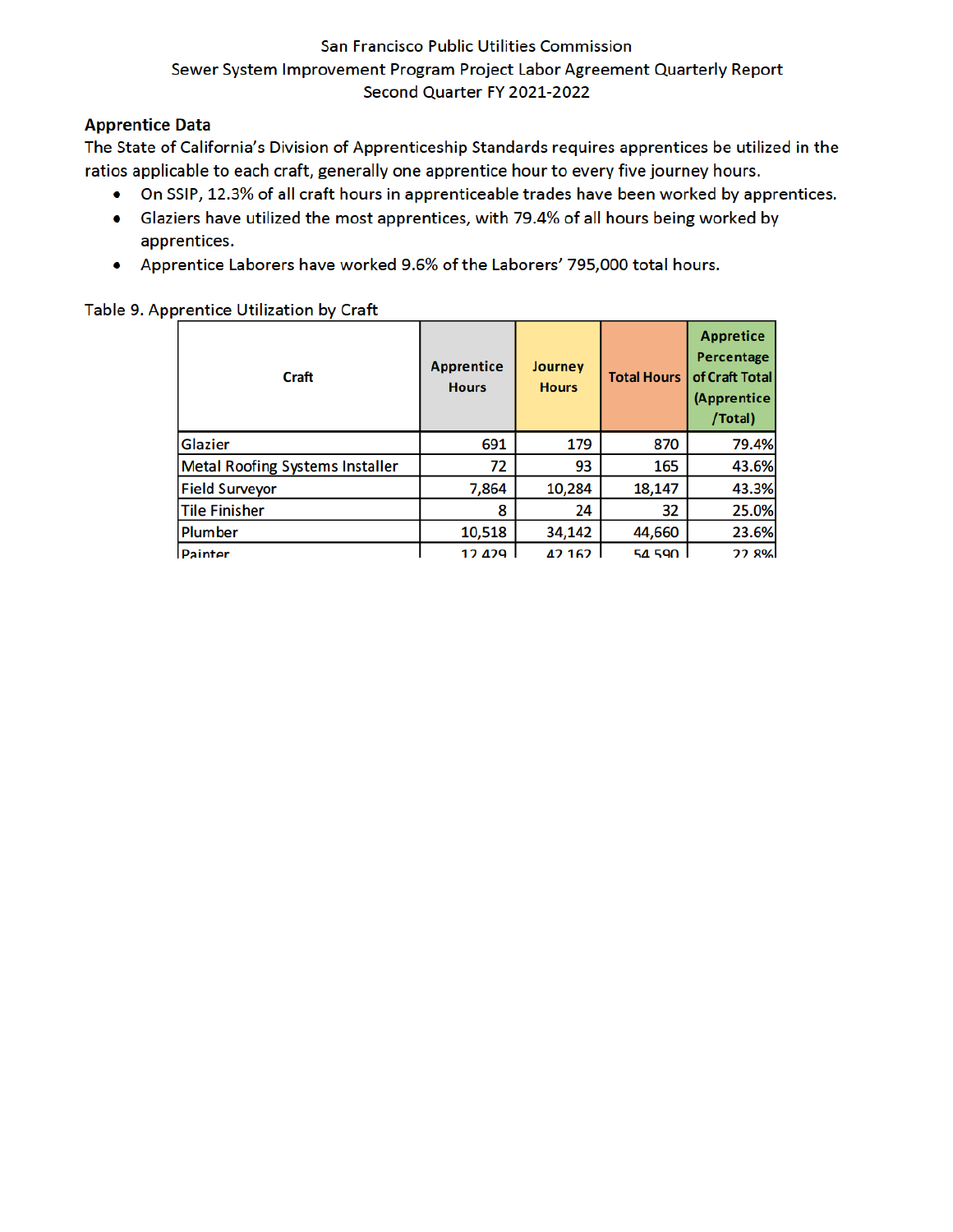- <span id="page-15-0"></span>• Among projects with over 1000 worked hours reported, WW-613 Southeast Water Pollution Control Plant (SEP) Building 521/522 and Disinfection Upgrades has the highest apprentice utilization ratio, with 22.0% of all hours worked by apprentices.
- WW-628 Southeast Water Pollution Control Plant New Headworks Facility's apprentice utilization ratio is currently 13.1.0%, or approximately 60,400 out of 460,000 total project hours.
- WW-647R Southeast Water Pollution Control Plant Biosolids Digester Facilities Project, with nearly 467,000 total hours worked, has an apprentice utilization rate of 7.7%.

| <b>Project Name</b>                                                                                                                 | Apprentice<br><b>Hours</b> | Journey<br><b>Hours</b> | <b>Grand Total</b> | Appr.<br><b>Utilization %</b> |
|-------------------------------------------------------------------------------------------------------------------------------------|----------------------------|-------------------------|--------------------|-------------------------------|
| WW-613 Southeast Water Pollution Control Plant (SEP) Building 521/522 and Disinfection Upgrades                                     | 16,810                     | 59,615                  | 76,424             | 22.0%                         |
| WW-556 Southeast Water Pollution Control Plant Chemical System Relocation and Facility Upgrades                                     | 8,255                      | 31,058                  | 39,313             | 21.0%                         |
| WW-572R Westside Pump Station Discharge Pipe Manifold                                                                               | 1.949                      | 7,333                   | 9.282              | 21.0%                         |
| WW-606R2 - Oceanside Water Pollution Control Plant Door and Building 930 Exterior and Awning                                        |                            |                         |                    |                               |
| Improvements                                                                                                                        | 1,466                      | 5,551                   | 7,017              | 20.9%                         |
| WW-651 - Griffith Pump Station Improvements                                                                                         | 2.757                      | 12.300                  | 15,057             | 18.3%                         |
| WW-702R - Jackson, Griffith, and Pierce Streets Combined Sewer Discharge Rehabilitation and Backflow<br>Prevention                  | 1,565                      | 7,054                   | 8,620              | 18.2%                         |
| WW-627R - Baker Beach Green Streets                                                                                                 | 4,685                      | 21,517                  | 26,202             | 17.9%                         |
| WW-632 - Southeast Water Pollution Control Plant Existing Digester Gas Handling Improvements                                        | 3,580                      | 18,506                  | 22,086             | 16.2%                         |
| WW-570 - Oceanside Water Pollution Control Plant and Westside Pump Station HVAC Upgrades                                            | 1,904                      | 9,990                   | 11,893             | 16.0%                         |
| WW-674R - Geary Boulevard Sewer and Water Improvements                                                                              | 6,372                      | 33,872                  | 40.243             | 15.8%                         |
| WW-626 Southeast Water Pollution Control Plant Primary and Secondary Clarifier Upgrades                                             | 11,358                     | 63,667                  | 75,025             | 15.1%                         |
| WW-657R - Drumm & Jackson Streets Sewer Improvements                                                                                | 2,190                      | 12,753                  | 14,943             | 14.7%                         |
| WW-696 - Cargo Way Flush Line                                                                                                       | 1,416                      | 8,413                   | 9,829              | 14.4%                         |
| WW-665 - Southeast Water Pollution Control Plant 042 Rehabilitation and Seismic Retrofit                                            | 4,091                      | 24,622                  | 28,713             | 14.2%                         |
| WW-639 - Oceanside Water Pollution Control Plant Digester Gas Utilization Upgrades                                                  | 7,622                      | 45,981                  | 53,602             | 14.2%                         |
| WW-683R - Sansome, 5th, 6th (North), and Division Streets Combined Sewer Discharge Rehabilitation and<br><b>Backflow Prevention</b> | 2,053                      | 12,932                  | 14,985             | 13.7%                         |
| WW-541 Southeast Water Pollution Control Plant Oxygen Generation Plant Replacement                                                  | 1,566                      | 9,943                   | 11,509             | 13.6%                         |
| WW-605R Mission and Valencia Streets Green Gateway                                                                                  | 2,720                      | 17,278                  | 19,998             | 13.6%                         |
| WW-483RR North Shore to Channel Force Main Improvement and Pavement Renovation                                                      | 14,364                     | 91,318                  | 105,681            | 13.6%                         |
| WW-691 Sunset Boulevard Greenway -- Phase II Irving Street to Ulloa Street                                                          | 873                        | 5,621                   | 6.494              | 13.4%                         |
| WW-628 - Southeast Water Pollution Control Plant New Headworks Facility                                                             | 60,447                     | 399,347                 | 459,794            | 13.1%                         |
| WW-667 Mariposa Dry-Weather Pump Station                                                                                            | 3,783                      | 28,048                  | 31,831             | 11.9%                         |
| WW-711 - Wawona Area Stormwater Improvement and Vicente Street Water Main Replacement                                               | 962                        | 8,005                   | 8,967              | 10.7%                         |
| WW-647R - Southeast Water Pollution Control Plant Biosolids Digester Facilities Project                                             | 36,024                     | 430,815                 | 466,839            | 7.7%                          |
| WW-614R2 - North Point Outfall Rehabilitation                                                                                       | 2,750                      | 33,170                  | 35,920             | 7.7%                          |
| WW-685R - North Shore Pump Station Wet Weather Improvements                                                                         | 281                        | 3,868                   | 4.149              | 6.8%                          |
| WW-610R - Visitacion Valley Green Nodes, Rutland Street Sewer, and Sunnydale Pavement Improvements                                  | 1,251                      | 17,677                  | 18,928             | 6.6%                          |
| WW-609R Holloway Green Street Stormwater Improvements                                                                               | 1,328                      | 21,057                  | 22,385             | 5.9%                          |
| WW-703 - Mission Street, 16th to Cesar Chavez, Brick Sewer Rehabilitation                                                           | 748                        | 12,388                  | 13,135             | 5.7%                          |
| WW-659 - Greenhouse Demolition at 1150 Phelps Street                                                                                | 147                        | 3,299                   | 3,446              | 4.3%                          |
| WW-662R - Southeast Water Pollution Control Plant Power Feed and Primary Switchgear Upgrades                                        | 455                        | 10,650                  | 11,105             | 4.1%                          |
| WW-645R - Westside Pump Station Reliability Improvements                                                                            | 747                        | 18,421                  | 19,168             | 3.9%                          |
| WW-653 - Marin Street Sewer Replacement                                                                                             | 395                        | 12,380                  | 12,774             | 3.1%                          |
| WW-599R - Southeast Water Pollution Control Plant Cryogenic Oxygen Plant Demolition and Liquid<br>Oxygen System Upgrades            | 133                        | 7,585                   | 7,718              | 1.7%                          |
| WW-687 - Force Main Rehabilitation at Embarcadero and Jackson                                                                       | 192                        | 14,682                  | 14,874             | 1.3%                          |
| WW-658 - As-Needed Sewer Cleaning and Inspection of Large Sewers                                                                    | 14                         | 4,009                   | 4.023              | 0.3%                          |
| WW-671(I) Fillmore and Haight Street Intersection, AWSS, Pavement, and Sewer Replacement                                            |                            | 2,497                   | 2,497              | 0.0%                          |
| WW-712 - New Montgomery, Jessie, Minna, and Mission Streets Brick Sewer Rehabilitation                                              |                            | 317                     | 317                | 0.0%                          |
| <b>Grand Total</b>                                                                                                                  | 207.248                    | 1.527.537               | 1.734.785          | 11.9%                         |

#### Table 10. Apprentice Utilization by Project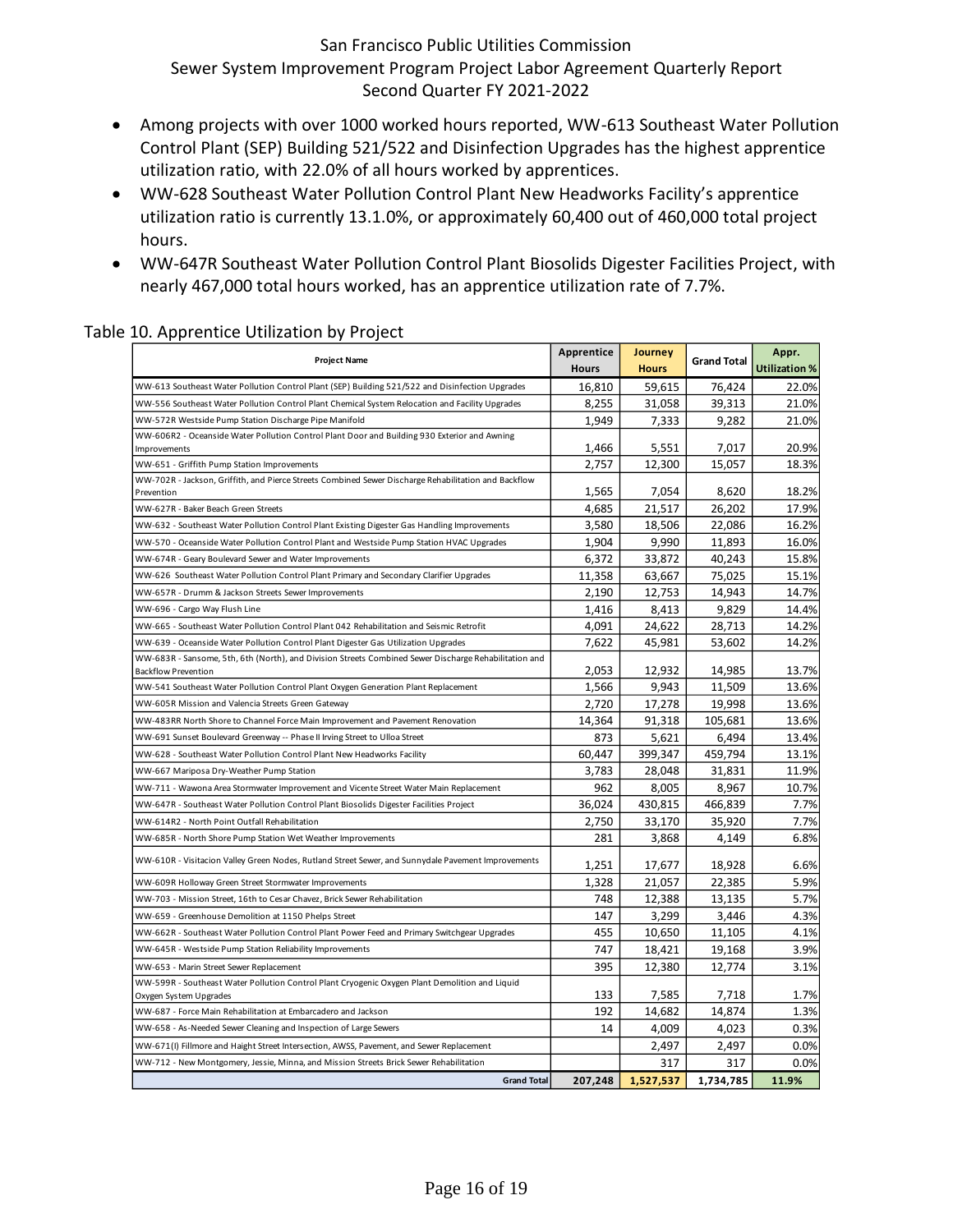## **Substance Abuse Prevention Program and Safety**

The PLA requires pre-employment alcohol and drug testing for all covered employees. The policy also allows testing where the contractor has reasonable cause to believe that the employee has used drugs or alcohol, and mandates testing where a contractor concludes that an employee was under the influence of drugs or alcohol at the time of an accident.

- 2,323 pre-employment tests have been administered on SSIP, with a total non-negative screening rate of 1.85%. This rate is below the national average for the construction industry which is around 5% according to the U.S. Department of Labor
- During the quarter, 165 pre-employment substance abuse screenings were administered, and two (2) individuals were prevented from working as the result of a non-negative test.

#### Table 11. Workers' Pre-Employment Clearance Data

| SSIP - Covered by PLA Substance Abuse Testing Summary                                       |                |  |  |  |
|---------------------------------------------------------------------------------------------|----------------|--|--|--|
| Tests Administered to Individuals Cleared to Work Through 12/31/2021                        |                |  |  |  |
|                                                                                             | <b>Number</b>  |  |  |  |
| Project                                                                                     |                |  |  |  |
| WW-647R - SEP Biosolids Digester Facilities Project                                         | 986            |  |  |  |
| WW-682R - Southeast Community Center at 1550 Evans                                          | 706            |  |  |  |
| WW-628 - SEP New Headworks Facility                                                         | 272            |  |  |  |
| WW-614R2 - North Point Outfall Rehabilitation                                               | 116            |  |  |  |
| WW-645R - Westside Pump Station Reliability Improvements                                    | 51             |  |  |  |
| WW-627R - Baker Beach Green Streets                                                         | 27             |  |  |  |
| WW-711 - Wawona Area Stormwater Improvement and Vicente Street Water Main Replacement       | 23             |  |  |  |
| WW-570 - OSP and Westside Pump Station HVAC Upgrades                                        | 23             |  |  |  |
| WW-657R -Drumm & Jackson Streets Sewer Improvements                                         | 15             |  |  |  |
| WW-658 - As-Needed Sewer Cleaning and Inspection of Large Sewers                            | 11             |  |  |  |
| WW-667 - Mariposa Dry Weather Pump Station                                                  | 10             |  |  |  |
| WW-639 - OSP Digester GasUtilization Upgrades                                               | 8              |  |  |  |
| WW-665 - SEP 042 Rehabilitation and Seismic Retrofit                                        | 8              |  |  |  |
| WW-606R2 - OSP Door and Building 930 Exterior and Awning Improvements                       | 7              |  |  |  |
| WW-651 - Griffith Pump Station Improvements                                                 | 5              |  |  |  |
| WW-687 - Force Main Improvements at Embarcadero and Jackson                                 | 4              |  |  |  |
| WW-610R - Visitacion Valley Green Nodes                                                     | 3              |  |  |  |
| WW-632 - Southeast Water Pollution Control Plant Existing Digester Gas Handling Improvement | 3              |  |  |  |
| WW-599R - SEP Cryogenic Oxygen Plant Demolition and Liquid Oxygen System Upgrades           | $\overline{2}$ |  |  |  |
| <b>Total Cleared</b>                                                                        | 2,280          |  |  |  |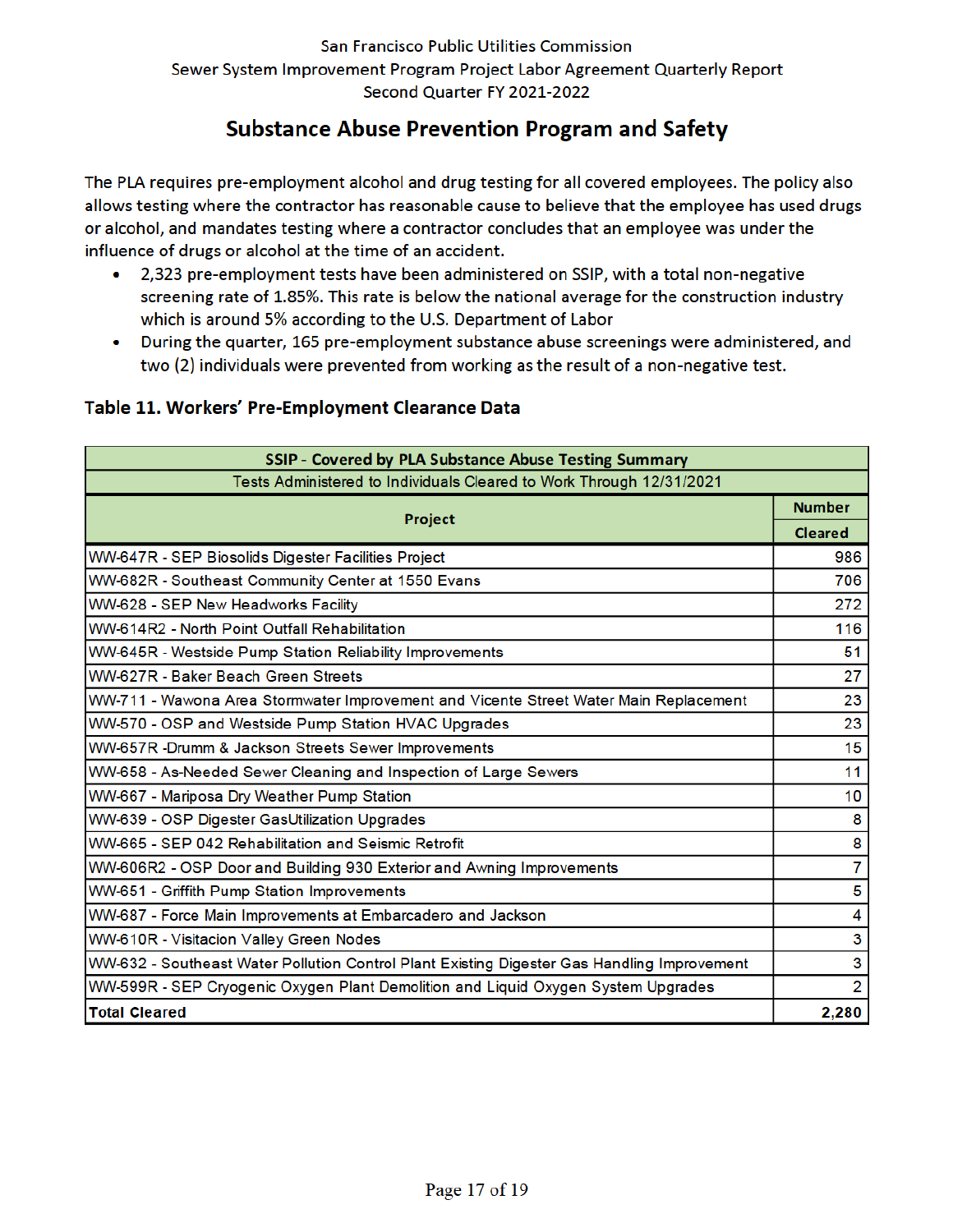### **History of the WSIP PLA and SSIP Extension Agreement**

<span id="page-17-0"></span>On April 8, 2003, the San Francisco Board of Supervisors adopted Resolution 223-03 urging the San Francisco Public Utilities Commission (SFPUC) to develop plans for a Project Labor Agreement (PLA) covering the capital improvement program to rehabilitate, repair, and upgrade the Hetch Hetchy Water System.

On May 20, 2003, the San Francisco Board of Supervisors adopted Resolution 350-03 urging the SFPUC to include social justice components in the PLA covering the Hetch Hetchy Water System upgrade.

On May 11, 2006, the San Francisco Board of Supervisors amended the San Francisco Administrative Code to establish a Small Firm Advisory Committee to provide for the certification of small construction contractors located outside of San Francisco and within the SFPUC Regional Service Territory for work on SFPUC construction projects, including those covered by the PLA.

On March 28, 2006, the SFPUC adopted Resolution No. 06-0049 authorizing SFPUC staff to commence negotiations with the various craft labor unions for a project labor agreement covering the Water System Improvement Program (WSIP). Resolution No. 06-0049 concluded that the governmental interests of the SFPUC were furthered by a project labor agreement as follows:

> "There are numerous advantages in moving forward on the negotiation of a PLA, which include but are not limited to the following: creates framework for labor harmony; mitigates against construction delays; assures steady supply of qualified labor; provides employment, career, and local business opportunities; and other benefits…"

On March 26, 2007, the SFPUC approved the negotiated agreement. The PLA requires construction contractors to utilize workers dispatched by signatory unions, and prohibits the unions and contractors from participating in strikes, lockouts, or other disruptions to the work. The PLA provides a procedure for adjudicating conflicting jurisdictional claims between the unions, provides for uniform hours of work, overtime, shifts and holidays, encourages the recruitment and training of low-income residents of the SFPUC service territory, and requires substance abuse testing for all covered workers. The first implementation of the PLA was on the WD-2504 Stanford Heights Reservoir Seismic Retrofit and Improvement project, which the SFPUC awarded to S.J. Amoroso Construction Company, LLC., on June 26, 2007, in the amount of \$17,899,960.

In 2008, the Commission approved Addendum No. 1 of the Agreement, which extended the Agreement to the Advanced Meter Infrastructure (AMI) project.

In May 2016, the Commission approved an Extension Agreement, which applied the terms of the PLA, as modified in the Extension Agreement, to Sewer System Improvement Program (SSIP) projects and the AWSS Pumping Station 2 project.